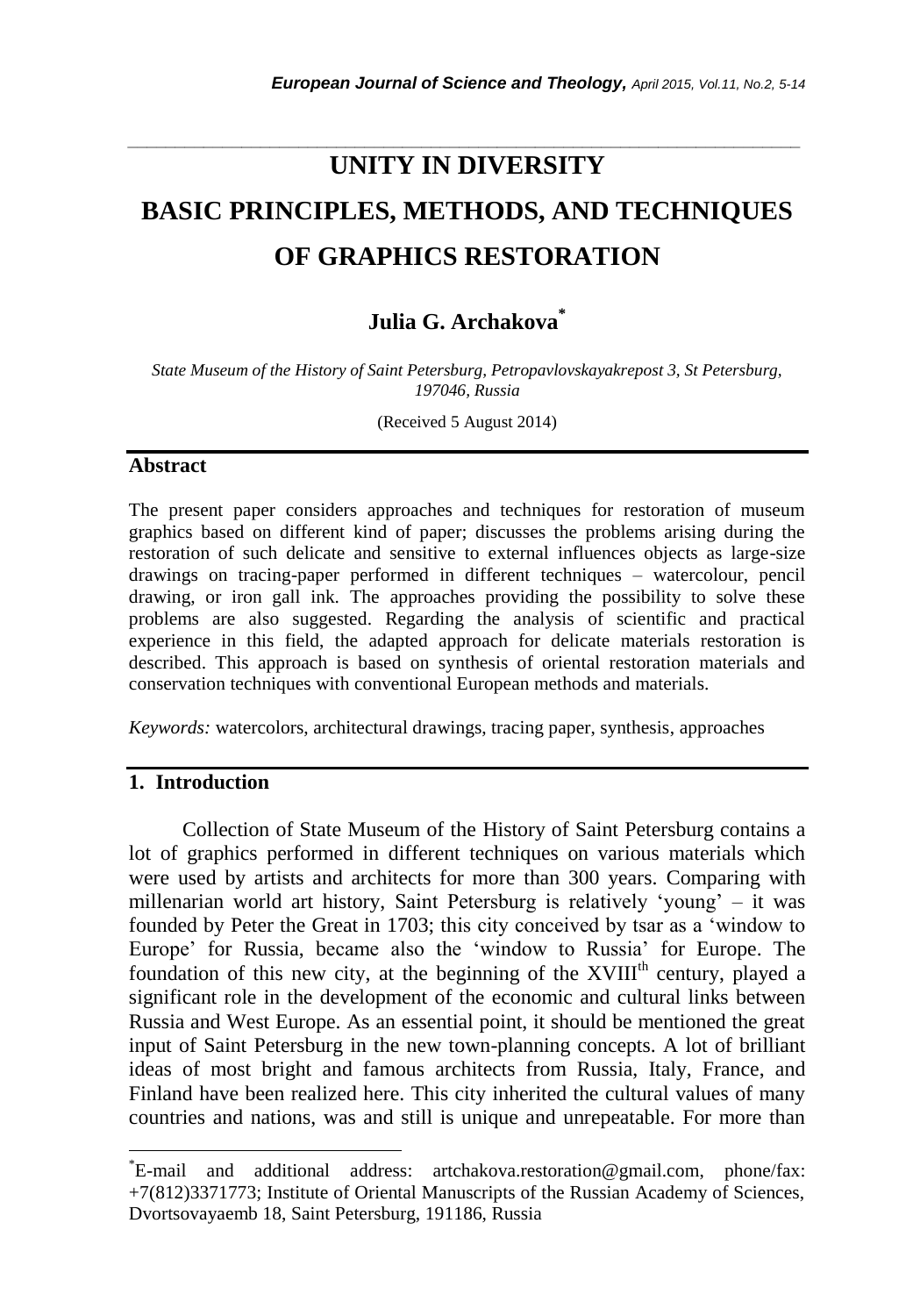three centuries, Saint Petersburg is developing and changing, absorbing and revising the most modern styles, technologies of foreign masters; however, its unique peculiarities and principles are carefully preserved. This is a city of great Russian and foreign artists, architects, and sculptors. Their names are deservedly included in Common World History and their ideas and concepts affect the development of culture in Europe. Baroque, classicism, historicism, Art Nouveau, and avant-garde architectural styles are harmoniously combined in the city image.

Funds of the State Museum of the History of Saint Petersburg are carefully preserving and storing of the masterpieces of great artists and architects. The onset of museum collections formation has been started in 1920s. The base of these collections is the collector's items connected with townplanning, building and improvement of public services in Saint Petersburg – Petrograd – Leningrad from the very beginning up to nowadays. Museum is storing the original drawings of Saint Petersburg architects fulfilled in the frameworks of architectural competitions both for Saint Petersburg and other Russian cities. Museum collection is permanently supplemented by modern objects.

#### **2. Historical context and museum collection**

Our city is still developing: since the middle of  $XX<sup>th</sup>$  century and till nowadays, a new city structure, the Subway underground net, appeared; this appearance strongly affect the historical structure of the city.

Regarding for the intensive building and development of modern business and technical structure of the city, the problem of preservation and restoration of the historical heritage is fairly important. To our regret, a lot of historical objects were destroyed during the years of Stalin repressions and during the Second World War. Unfortunately, a great number of religious architecture and art objects were destroyed or damaged at that time. The essential point of last decades was the reconstruction and restoration of the religious objects, both churches as the architectural objects and their interiors as art objects, along with the new churches building. In this context, the problem of correct combination of the reconstructed churches with the newly developed city structure, and, foremost, subway underground network becomes fairly important [1].

As was mentioned above, the problem of the religious art restoration and reconstruction is quite important since these processes should be coupled with the intensive development of business and technological structure of the city and with the intensive building of the new city regions. This problem is also very complex due to the fact that a lot of religious objects (churches, cathedrals, bell towers) were rebuild or reconstructed in order to give them utilitarian function (museums, schools or even storehouses); some objects were completely destroyed. State Museum of the History of Saint Petersburg stores a lot of drawings fulfilled during the time of 'Stalin's empire' formation. They present non-realized architectural projects showing the frames of new ideology –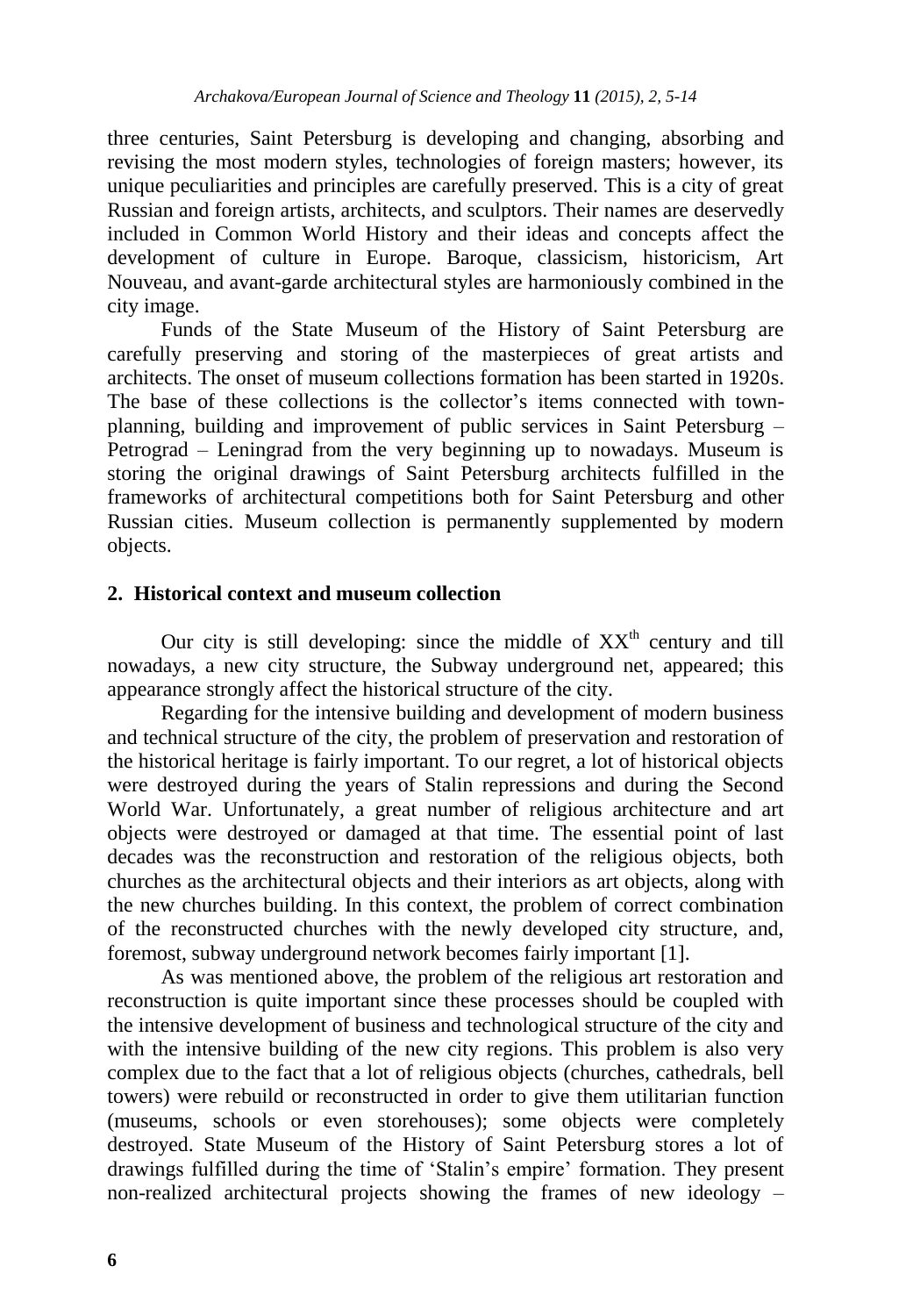gigantic stadiums, swimming pools, cultural and sport objects that were planned on the place of destroyed churches (Figure 1) [2].



**Figure 1.** Museum catalogues of the exhibitions of the architectural drawings.

In the end of  $XX<sup>th</sup>$  – beginning of XXI centuries, the restoration of the religious objects in Saint Petersburg started. Surely, the basic religion is Orthodoxy. However, Saint Petersburg is a multiconfessional city: the Buddhist Temple, the Synagogue, the Mosque, Catholic Churches along with a lot of Orthodox churches were restored at that period. But still it is a lot of work to be done and restoration works are continuing.



**Figure 2.** Destroyed cathedrals on Sennaya Square and Vosstaniya Squares: (a) gravure view of the cathedral on Sennaya,  $XIX^{th}$  century; (b) reconstruction project – integral view (suggested in 2013); (c) subway station Vosstaniya Squares (photo 2014).

The problem of reconstruction of the completely destroyed in 1960s Cathedrals at Sennaya and Vosstaniya Squares (Figure 2) is not solved yet due to the changes of the geological structure during the subway building. Our Museum stores the documents, photos, gravure sheets, and measurement lists describing the different periods of these Cathedrals existence.

Preservation of the Museum collection is very important since this collection is one of the most valuable sources to solve the problems appearing during the restoration of the historical image of the city. This collection is indispensable in the discussions on principles and approaches of the restoration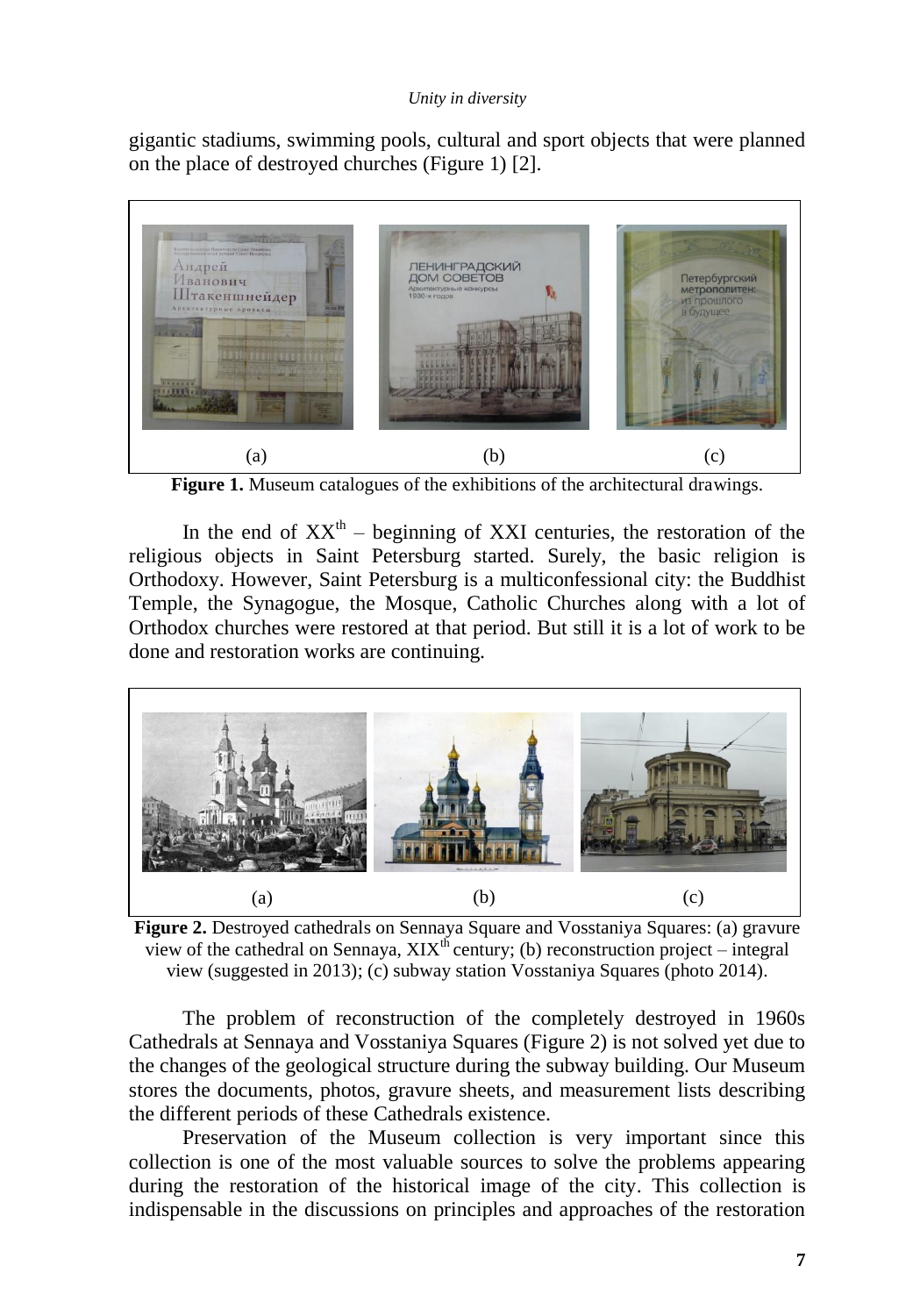of the architectural objects in the modern city structure. Our funds store a lot of historical materials that are integral part of city development documentation [3, 4]. These documents are: architectural drawings, plans, photos, engravings, watercolour and gouache paintings, placards, decorative and applied arts objects.

Restoration department of the Museum provides conservation and restoration of the works from the Museum funds. Graphics workshop deals with the graphics collection that is chronologically and thematically subdivided between the following funds:

- City Views Fund (stores paintings and graphics showing the city views of cities worldwide),
- Fund of Saint Petersburg history paintings and graphics,
- Fund of soviet and modern architectural graphics,
- Fund of soviet and modern paintings and graphics,
- Fund of printed graphics (from the middle of  $XIX<sup>th</sup>$  till the beginning of  $XX<sup>th</sup>$  centuries).
- Library Fund,
- Manuscripts and Documents Fund.

Museum funds are frequently enriched by the objects from private collections. These objects are of great historical value, but their condition is quite different and a lot of them require restoration for further storing and exhibition.

Our Museum also stores a lot of decorative and applied art objects. Usually, these objects combine a number of various materials (wood, textile, leather, metals, etc.). Obviously, these materials possess different properties and characteristics that are changing in time in different ways; moreover, these materials can negatively affect each other. Restoration of such objects requires specific approaches.

# **3. Materials and methods**

# *3.1. Methods and basic principles of restoration: problems of large-size architectural drawings on tracing-paper restoration*

Reconstruction of the historical buildings and, particularly, religious buildings, in large extent became possibly due to the fact that our Museum stores a lot of architectural drawings and measurement lists.

However, to our regret, many objects from this fantastic collection require serious restoration. This task is very complex due to the fact that most of the original lists of architectural drawings are fulfilled on tracing paper; hence, some specific approaches should be applied. There are also a number of architectural drawings having the extremely fragile paper base that usually posses a tendency to coiling. Usual and serious problem here is that conventional wetting cannot be applied here due to the peculiarities of the paper material.

Such problem usually manifests itself during the restoration of the drawings dated by 1930s; usually the size of such drawings exceeds one meter,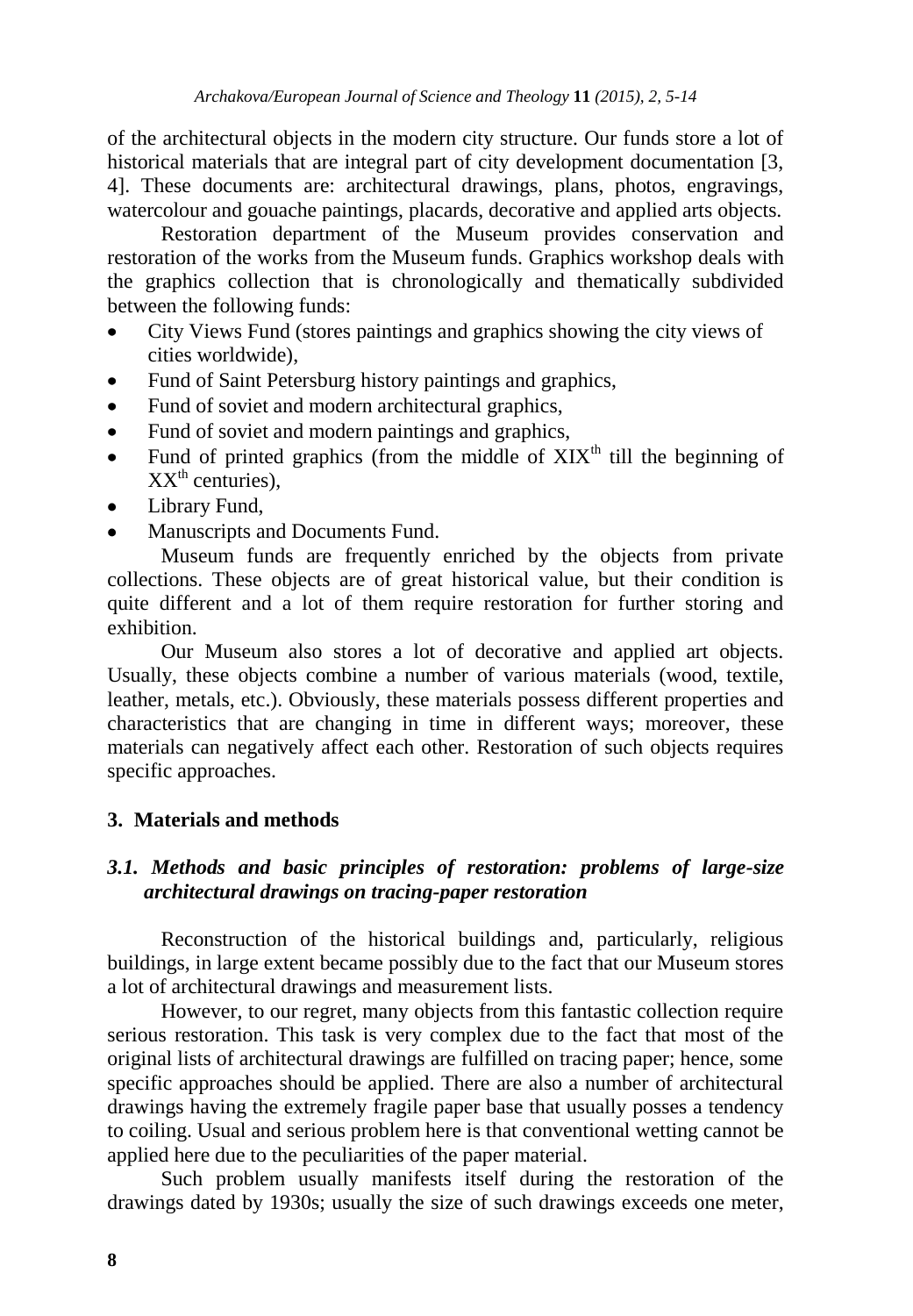so, they are large-size objects. Paper of this period is usually of low quality. It contains a lot of lignin and, due to its chemical composition, has a tendency to non-uniform darkening. Tracing-paper of this period is extremely fragile and dry; even a delicate wetting, results in its serious deformation. Obviously, exhibition of such objects is impossible, they require the application of complex approaches. Since the large-size paper in such a fragile state is extremely opened to injury during unwinding. Graphic techniques are hydrophobic, and the base of the paper list is usually tinted, wetting procedure requires individual approach that is generally determined by the nature of the colouring agent used. Chemical analysis of such colouring agent is necessary in each case.

The end of  $XIX<sup>th</sup>$  - the beginning of  $XX<sup>th</sup>$  centuries is known to be a period of experiments with different materials in all fields of art, Science, and technique. Materials used by artists at that time often become fragile with time due to their non-common chemical composition. Architectural drawings discussed below belong to that period.

### *3.2. Tested approaches for tracing-paper restoration*

The problem of choosing the optimal approaches and techniques applied for art and architectural objects on tracing paper is extremely important. Three approaches were developed and tested, the detailed description of these approaches is presented below.

- *N1 -*West European approach with modern equipment– experience of the pencil drawing on tracing-paper restoration (1930s) in restoration group of Boijmans Van Beuningen Museum (Rotterdam, The Netherlands).
- *N2* -Oriental approach with oriental materials was tested during the restoration of oriental pictures in the restoration laboratory of the Oriental Manuscripts Institute of Russian Academy of Sciences.
- *N3* -Synthesis of oriental and European techniques restoration of the large-size architectural drawing in the restoration department of the Museum of the History of Saint Petersburg.

All objects discussed in the paper have the most common typical problems for the restoration, presenting: (i) sensitivity to even a little wetting, (ii) complex unbending operation, (iii) complex choice of the materials to fill in the lost fragments due to the absent of modern materials with the characteristics close to the restored one.

#### *3.2.1. N1 - West European approach*

Details on the joint project on the restoration of architectural drawings are available at http://www.peterenpaul.nl. Joint international project on the restoration of architectural drawings from the museum funds was organized by State Museum of the History of Saint Petersburg and Boijmans Van Beuningen Museum (Rotterdam, The Netherlands) in honour of  $300<sup>th</sup>$  anniversary of Saint Petersburg. Different restoration approaches and possible methods were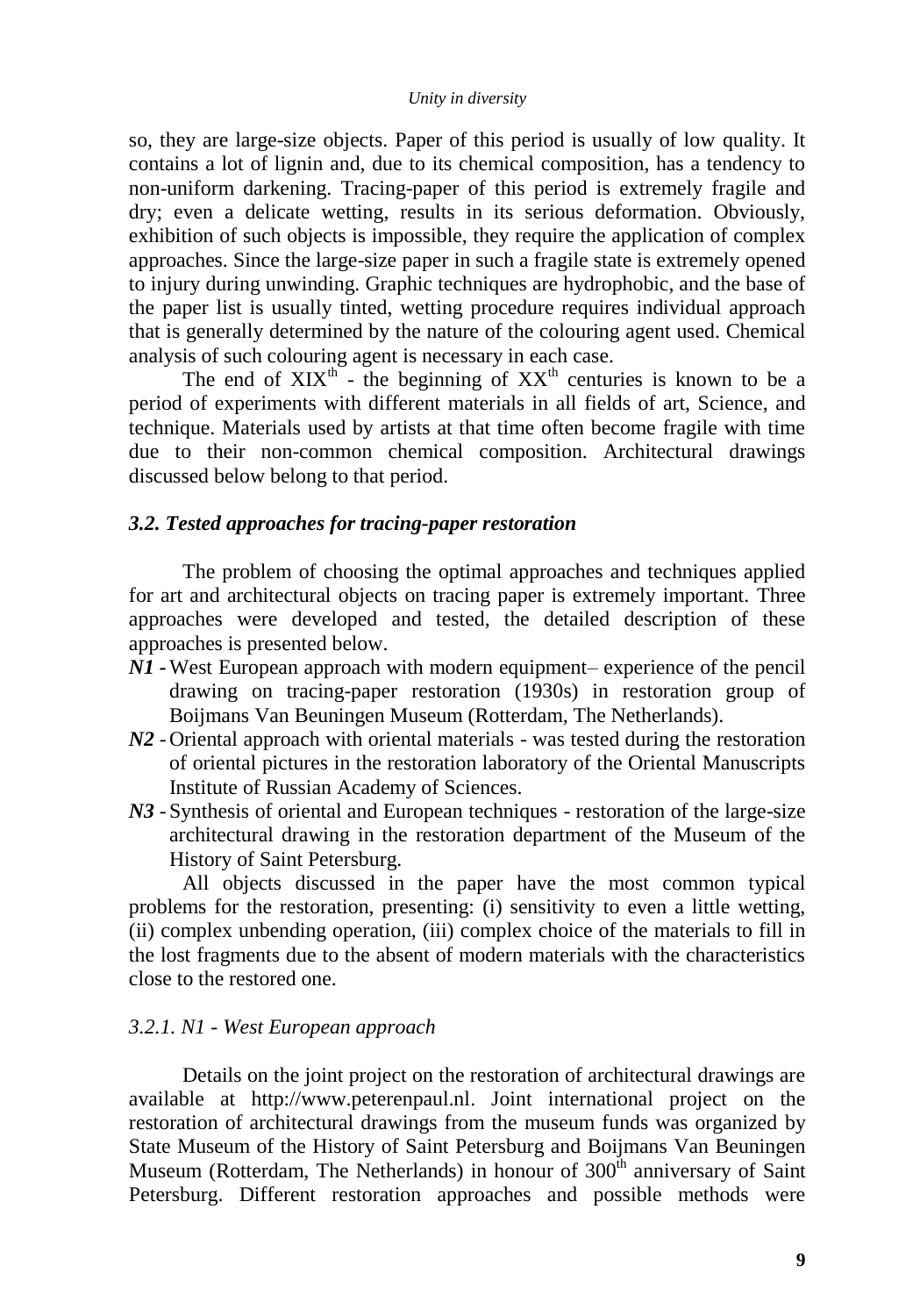considered. An experience on pencil drawing on the tracing-paper obtained in this project is very important.

The tracing-paper discussed is very stiff and fragile; the pencil drawing was unstable to even a gentle touch. The tracing paper was hardly deformed, its corners were twisted, the side areas had a lot of ruptures, lost fragments, and cleavages. Previously, the tracing paper was stacked on a cardboard by some glue. The drawing was delivered to the restoration department without the cardboard. However, some parts of it were present on the back side of the drawing, in the places where the glue connection was extremely strong.

It looks like that some attempts to remove the cardboard (Figure 3) were carried out. It was possibly done by tracing-paper wetting; these attempts were the reason of tracing-paper deformation and corners twisting. In addition, a lot of streaks appeared on the drawing – from light yellow to dark brown colours.

As it was mentioned above, tracing paper restoration drastically differs from the restoration of objects on any other paper base. It is due to the fact that, at even a gently wetting, the tracing paper shows the tendency to deformation and twisting. In the discussed case, the restoration process was complicated because the graphite of pencil drawing had a very weak linkage with the tracingpaper; the connection of the front size of the drawing to any surface could damage the painting.

It was decided to fulfil all operation on the multilayer wafer (sandwich from Eltoline tissue) providing the tracing paper placing in a quasi-suspended position. The fragments of residual multilayered duplicating cardboard were as far as possible removed by the scalpel, slightly pressing the part of the tracing paper from which the cardboard was removed; all process was carried out in a dry state in order to avoid further deformation. The cardboard parts that could not be removed by the above described procedure were removed on a vacuum table using the Laponite 'poultice'. Laponite was fixing the tracing paper on the vacuum table by its own weight, at the same time it wetted the tracing paper and residual cardboard.

After some time, when the gathers straightened enough and the residual cardboard fragments swelled, the vacuum pump was switched on and the cardboard and the poultice were removed using spatulas and tampons; at that the polluted tampons were permanently replaced by the clean ones. This operation also partly removed the yellow areas; by the end of the process, the tracingpaper got its natural uniform light beige colour, all yellow and brown areas were completely cleaned. The vacuum table was set on until the complete tracingpaper drying. During the whole work of the vacuum table, we were carefully controlling the process in order to avoid graphite transition onto the lining. Just before the vacuum pumps were switched on, the drawing has been covered by the sheet from dense printing felt. The covered tracing-paper was left in such state for some time for additional tracing-paper drying.

The ruptures and the contacts of the insets replenishing the lost fragments were fixed by special restoration transparent strips with a glue layer. The gluing was carried out by 'dry-method'. After the end of the restoration, the drawing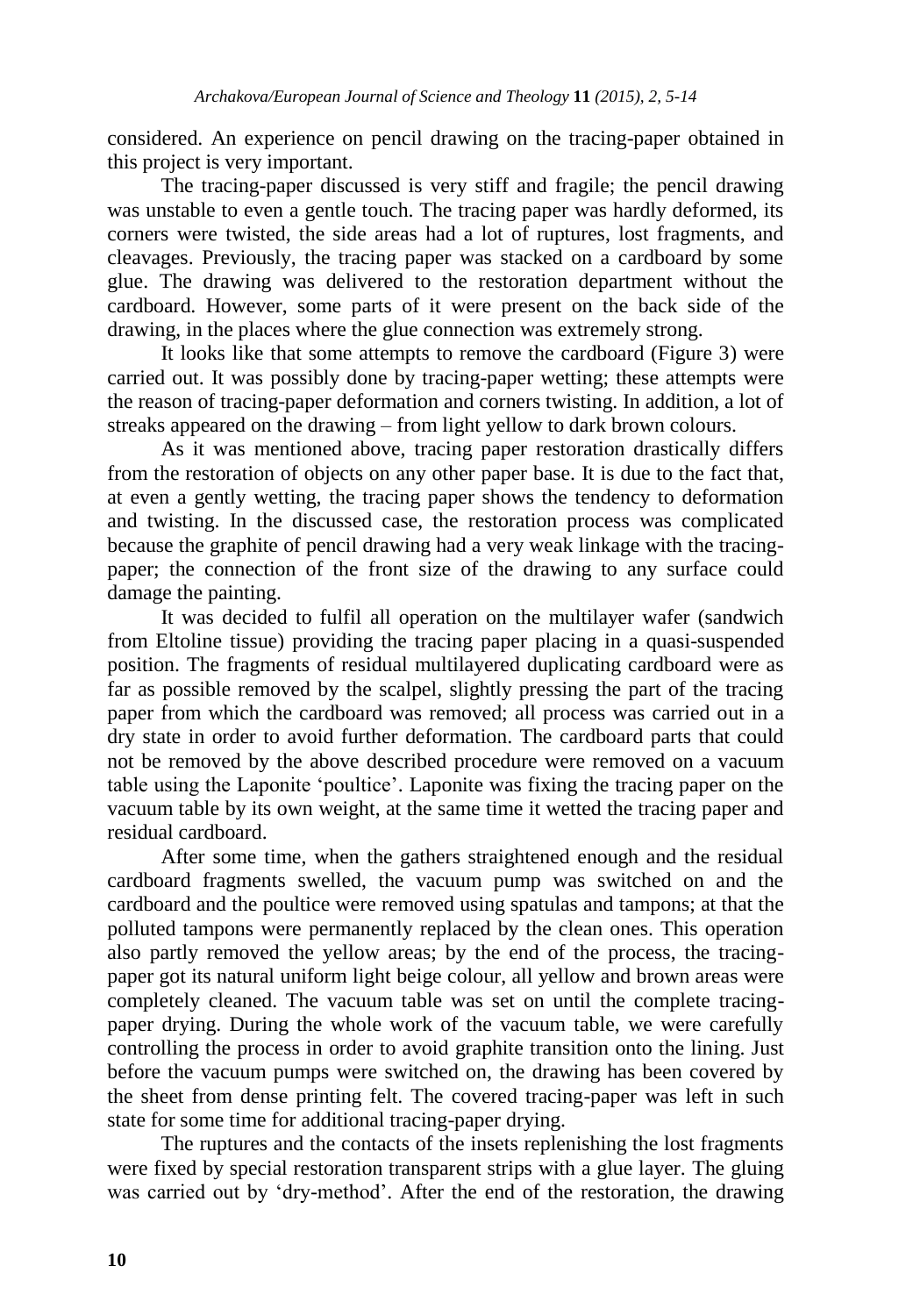was placed between the layers of dense restoration cardboard until the complete straightening. At the last step, when the tracing-paper was completely straightened, the necessary tinting was carried out after treatments.

The approach described above is quite applicable when the restoration laboratory is well fitted with by modern materials and equipment, which is typical for large museums. Unfortunately not all museums possess such facilities.



**Figure 3.** (a)Residual **c**ardboard on the back side of the tracing-paper. (b) the back-side of the tracing-paper after **c**ardboard removal.



**Figure 4.** Tetrapanax damaged – fragment.

# *3.2.2. N2 - Oriental approach*

Approach used for the restoration of album China drawings, drawn by mineral water-colours on tetrapanax (objects from the funds of the Oriental Manuscripts Institute of Russian Academy of Sciences, Saint Petersburg, Russia).

The experience of the restoration of oriental drawings carried out on tetrapanaxpapyrifer (pith-paper) – the material widespread in Thailand, Japan, and China, but rather unusual in Europe. Physical and chemical properties of tetrapanax differ from those of tracing paper; the most important difference is the fibre structure. Tetrapanax is not a paper, however, it is widely used by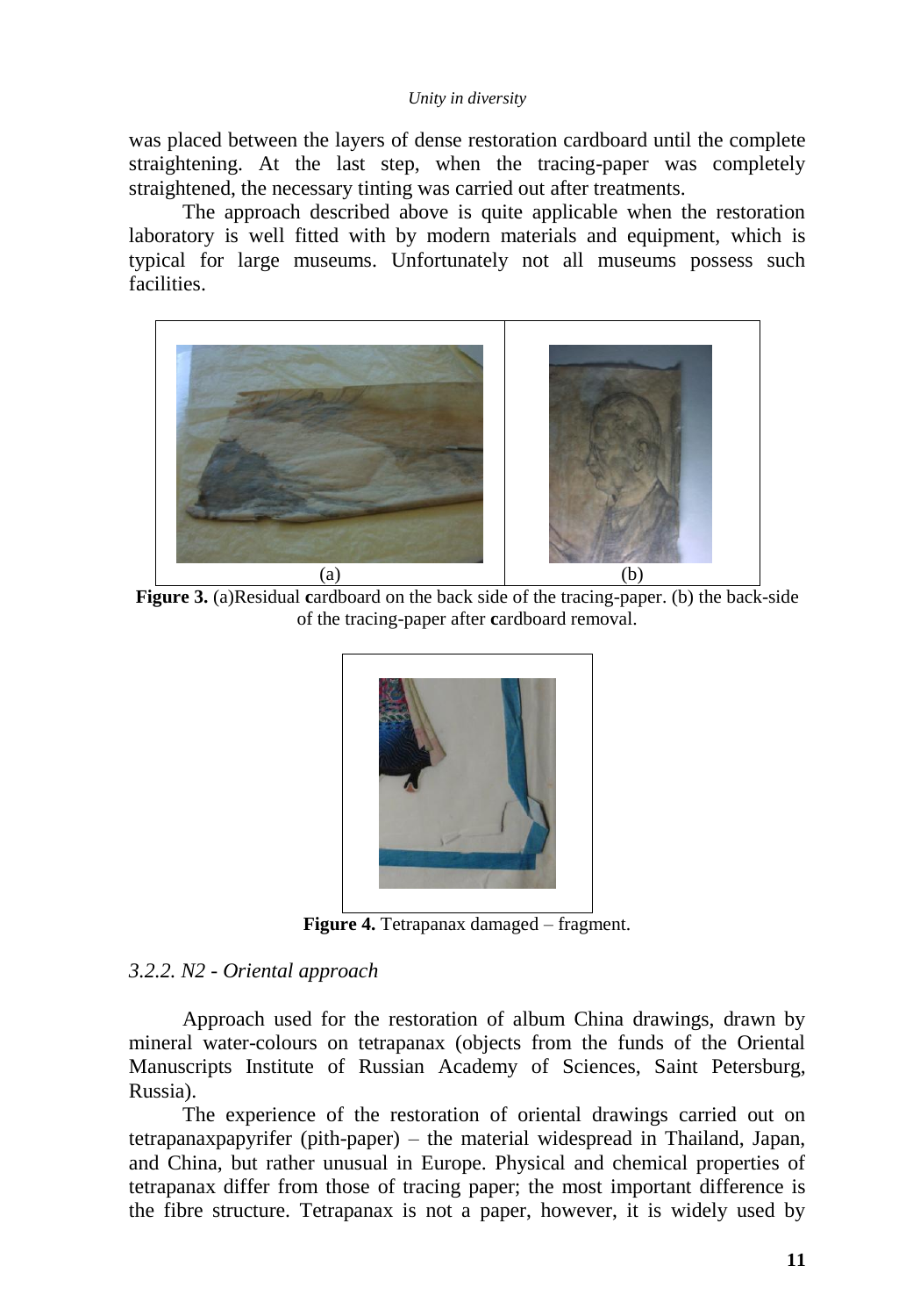oriental artists as a base for drawing due to such attractive properties as the specific texture and transparency. On the other hand, tetrapanax and tracingpaper are similar in external characteristics: semi transparency, milk tint, fragility, tendency to deformation at even low wetting or moisture level. The restoration process was described in detail in the Proceedings of the International Science-Practical Conference [5] (Figure 4).

## *3.2.3. N3 - Oriental and European approach*

This section describes the restoration of the architectural drawing 'Apartment house on Zverinskaya street, 20'; it was the drawing by watercolours, inc, and graphite performed on the tracing paper by architect Y.G. Gevirtz in 1911. Restoration was carried out in the restoration department of the State Museum of the History of Saint Petersburg. The drawing was a large-size one (640x790 mm) with unevenly cut edges. It had a lot of ruptures and lost fragments both in the central part of the drawing and on its sides.

The tracing-paper was quite dense, deformation was small enough, however, even a dense tracing-paper is unstable to any wetting. To our regret, the restoration department of the Museum has no enough modern equipment. Another problem at that time was the absence of the press possessing the proper working surface. The large area of the lost fragments indicates the necessity of the base replenishment and margins increase. The necessity of duplication for better storing and exhibition was also found out during the restoration process.

In contrast to above discussed tracing-paper from Boijmans Van Beuningen Museum (N1), this tracing-paper (N3) had only surface pollutions dirt strains that can be removed by dry mechanical cleaning. This cleaning was performed within classical dry approach using scalpels, crumb rubber, and dry tampons. The special tests were carried out; they showed that the paints are stable to wetting, so, the problem was in possible deformation of the tracing paper at wetting. For this reason, all restoration processes – rupture strengthening, lost fragments replenishment, and duplication – were carried out on the preliminary prepared substrate made from plastic and transparent Мelineх film. The tracing-paper was placed on the substrate back side up and it was uniformly wetted by ultrafine 'water dust' from the sprayer equipped with a special pump. In doing so, the tracing-paper became plastic enough to be straightened part by part at simultaneous wetting. This process required essential attention, since the paints behaviour and the wetting uniformity should be carefully controlled (tracing paper did not absorb water and its drying was very fast). Hence, the straightened parts of the drawing were immediately covered by polyethylene film which was preliminary twisted in order to accelerate the process. Straightening was carried out similarly to the case of Japan paper straightening – fan-like, from the centre to the sides.

As soon as the drawing was straightened, the tracing paper was duplicated by two layers of mica paper, preliminary prepared for proper size and fibre direction (longitudinal fibre direction in one layer corresponded to transverse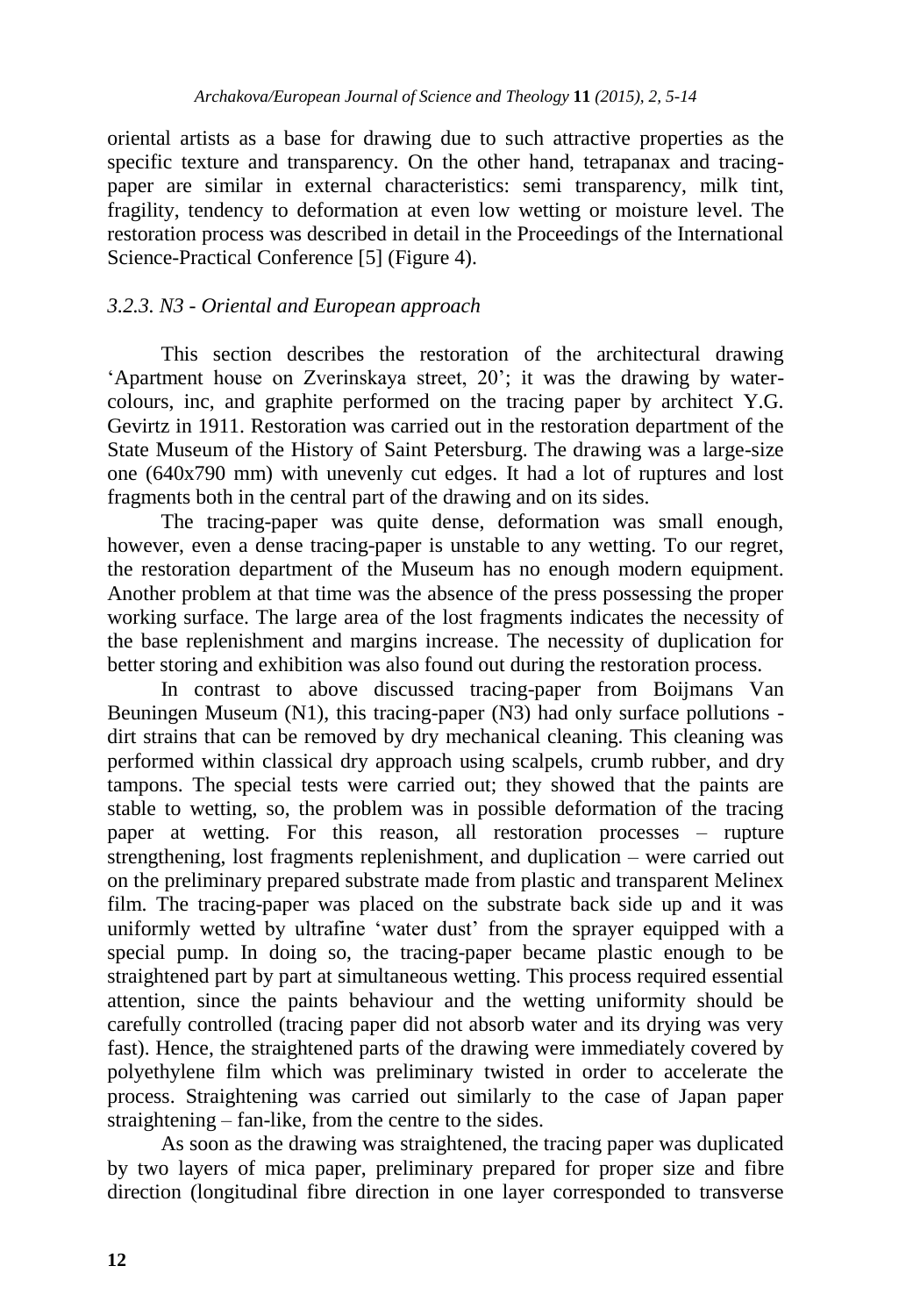direction in another one). Just after the duplication, the drawing was covered by a sheet of dense polygraphic felt; the size of the tracing-paper exceeds the felt size by 0.5 cm from each side.



**Figure 5.** Architectural drawing on tracing-paper (fragment): (a) before and (b) after treatment.

Thus, the sides of the tracing paper were free; the strips from the dense Japan paper were glued to these sides. The fibres in the connection places were brushed to make their direction be normal (perpendicular) to the edge. When the strips were glued and the cloth sheet absorbed the basic wet, the tracing paper was placed between two felt sheets and neutral cardboard and left under the press of some cardboard sheets until the complete drying. The cloth sheets in this procedure were changed several times a day. The dried tracing-paper was glued to the preliminary prepared restoration cardboard using the above mentioned Japan paper strips and the lost fragments were replenished by the paper specially selected by colour and quality. Replenishing operation was carried out in 'dry conditions', the edges of basic paper and replenishing fragments were joined butt-to-butt. At the end of replenishing operation, the tracing paper was placed between the sheets of filtering paper under the press of ten restoration cardboard sheets; pressing was carried out until the complete tracing-paper straightening. Necessary tinting was performed by coloured graphite pencils. When the restoration was completed, the tracing paper was placed into the passe-partout for permanent storing (Figure 5).

### **4. Conclusions**

The modern equipment and technical support, such as vacuum tables, electrical scalpels, ultrasound steam generator, and many other equipments, significantly facilitate the restoration process. For example, the vacuum table gives an opportunity to expose large-size object straightened at minimal wetting, making possible the work with objects sensitive to wetting.

The use of Japan paper strips provides the uniformity in the distribution of the tracing-paper tension (in all directions).This is very important in the work